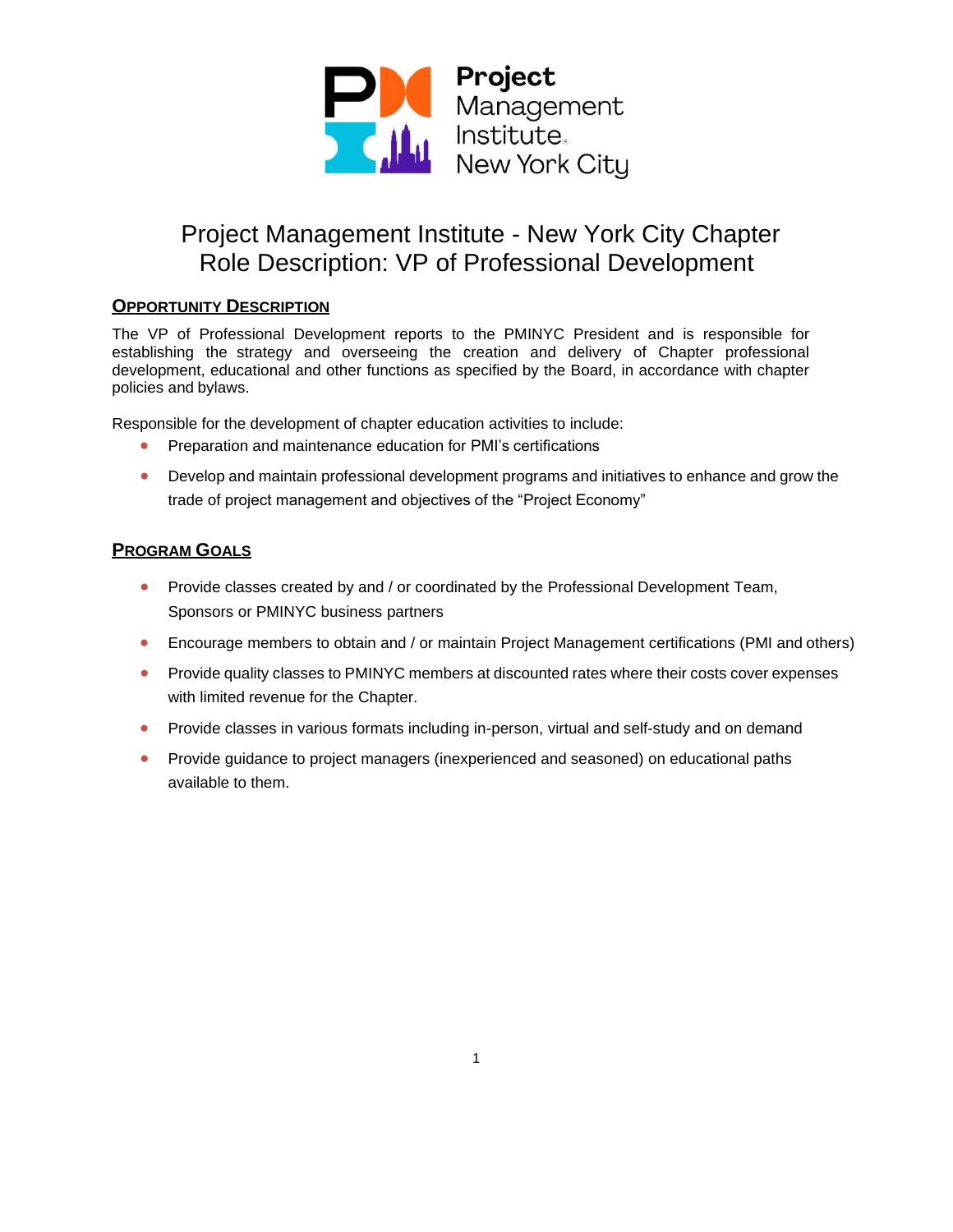

### **ROLES AND RESPONSIBILITIES**

- Define strategies for improvement and oversee professional development / certification training programs
- Develop and implement a chapter professional development plan, including a program roadmap for professional development content programs
- Define strategies for creating educational programs and a process for continuous improvement
- Develop plans for and coordinate chapter events for learning opportunities, such as study groups, agile events, seminars, workshops, courses, professional development days, symposiums, and other educational activities
- Oversee training programs for soft skill development
- Provide information to members and non-members on Project Management career development
- Provide information and guidance to members and non-members on certification / re-certification in the context of PMI
- Promote Education Program offerings by managing the enhancement the PMINYC website related to learning and educational opportunities
- Gather and review feedback, suggestions, and recommendations to improve the value and effectiveness of offered programs to attendees
- Work with Marketing to promote the Professional Development offerings
- Recommend, develop or contract for courses, presentations, and sessions including leadership development training programs
- Seek new project management professional development programs and services by networking with other educational organizations and PMI chapters
- Promote the project management profession through the planning and coordination of special events, as identified by the chapter board, designed to enhance and expand the skills and knowledge of project managers
- Continue to provide Agile webinars and educational offerings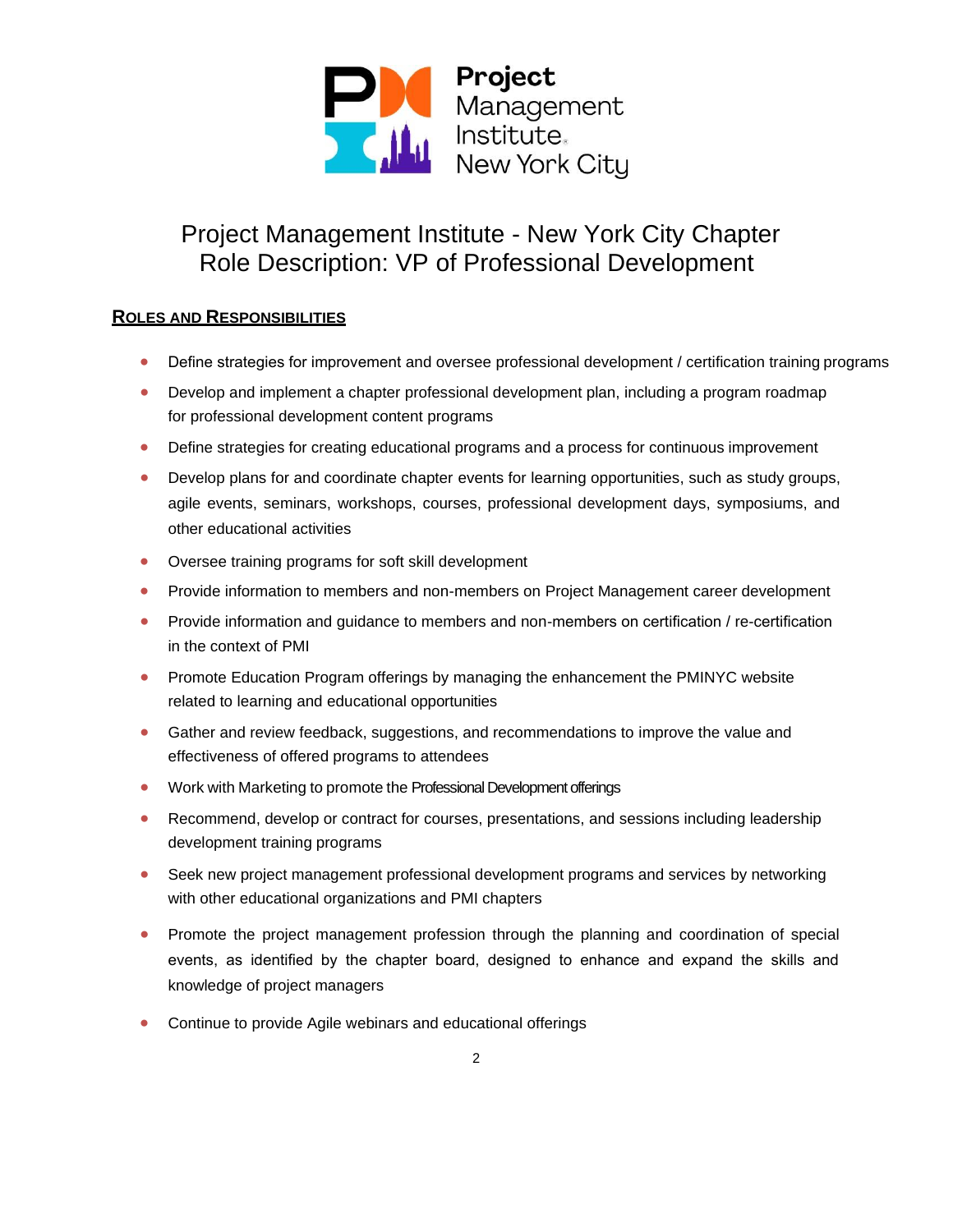

- Work with other Chapter event planning teams to avoid conflicts and to leverage speakers and topics where possible
- Work with "Communications and Marketing" to promote the Professional Development offerings on social media
- Invite key influencers from industry to participate in chapter events, when applicable
- Develop and implement a succession and transition plan.

#### **LEADERSHIP SKILLS**

- Project, Program and People Management Skills
- Able to delegate effectively
- Executive-level leadership and management skills.
- Excellent communication skills (verbal and written) and organizational skills.
- Effective negotiation and conflict resolution management skills
- Seminar and Event Planning Skills
- Knowledge of PMI credentials and Agile certifications
- Content and curriculum development
- Contract and vendor management
- Ability to create and analyze surveys and evaluations
- Coaching and Mentoring
- Skilled in Strategic Planning and Process Execution
- Team building
- Public speaking and presentation skills
- Facilitation skills